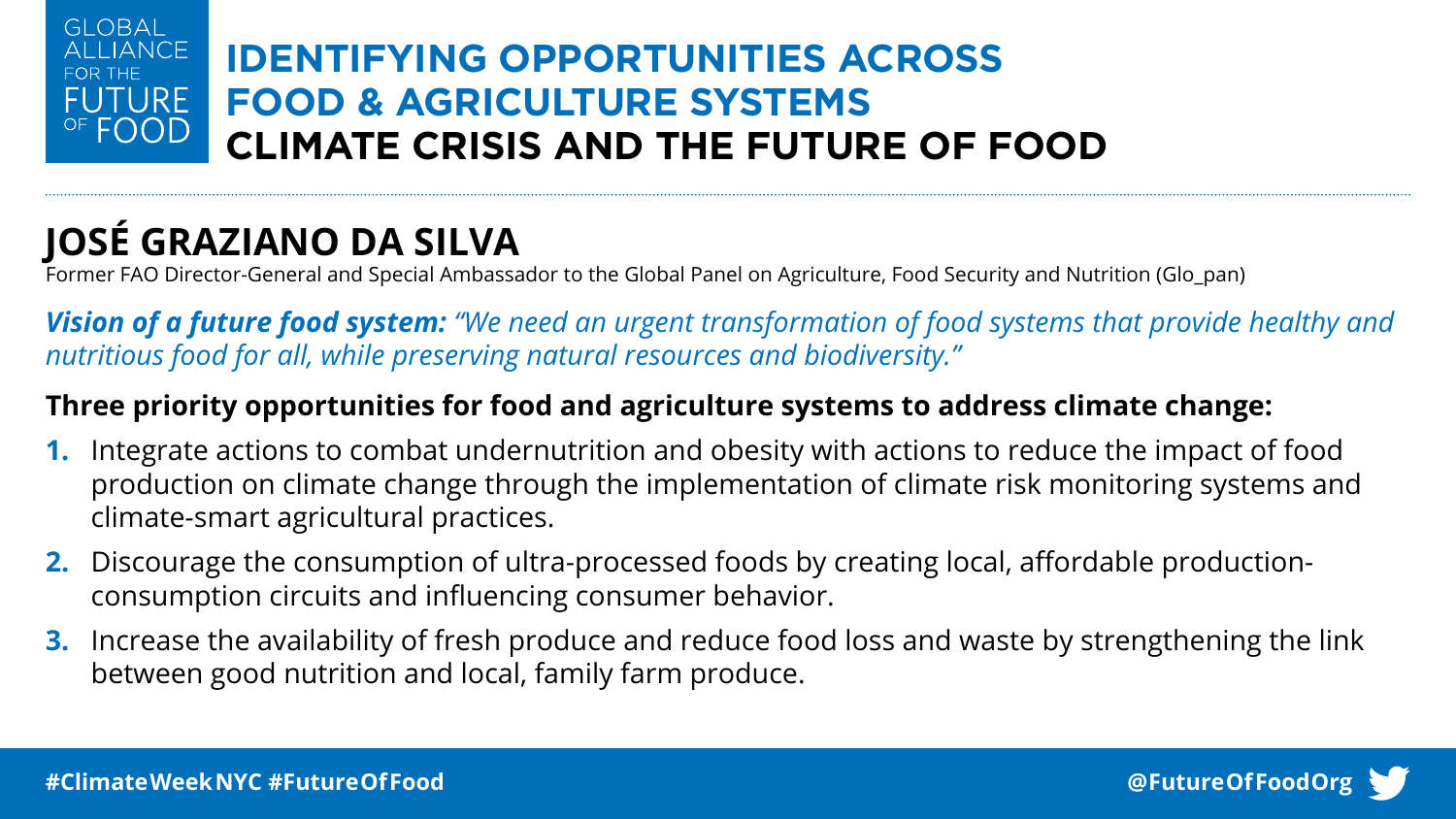### GI OBAL **IDENTIFYING OPPORTUNITIES ACROSS FUTURE FOOD & AGRICULTURE SYSTEMS FOOD CLIMATE CRISIS AND THE FUTURE OF FOOD**

# **LEONIDA ATIENO ODONGO**

Programme Officer, Adilisha, Fahamu Africa

*Vision of a future food system: "A world where everybody embraces agroecology and food sovereignty and gives nature the due respect it deserves."*

- **4.** Include grassroots voices in policy advocacy and consultation at national and international levels, such as national policymaker discussions on agroecology/regenerative agriculture and the FAO's guidelines on food systems and nutrition.
- **5.** Shift the dominant narrative underpinning the current food system by supporting a solidarity movement of influencers, policymakers and farmers and fostering a direct connection between consumers and producers.
- **6.** Demonstrate and communicate the effectiveness and potential of agroecology in a way that is accessible and trusted by small-holder farmers and youth by leveraging existing practice and indigenous knowledge with science.

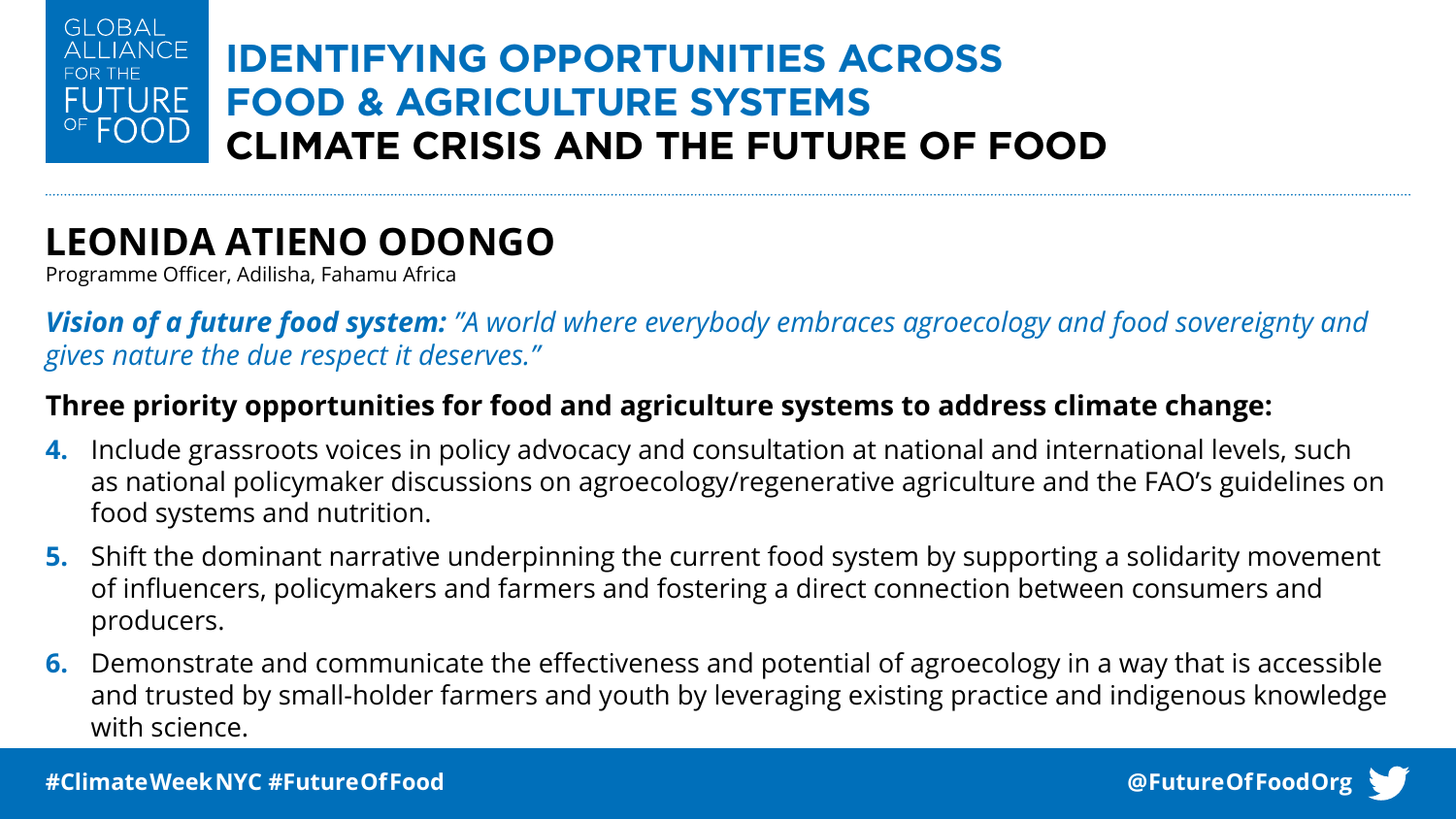# **GLOBAL FUTURE FOOD**

## **IDENTIFYING OPPORTUNITIES ACROSS FOOD & AGRICULTURE SYSTEMS CLIMATE CRISIS AND THE FUTURE OF FOOD**

## **VICTOR FRIEDBERG**

Co-Founder, S2G Ventures, and Chairman, Foodshot Global

*Vision of a future food system: "Agriculture is celebrated for its flavor, nutrition and functional benefits. Groundbreaking advances in science and technology will transform the system from an extractive one to*  regenerative one capable of delivering accessible, affordable and abundant food that allows all people to thrive *and reach the fullness of their human potential."*

- **7.** Elevate identity rather than commodity to organize our food system, based on farming practices, soil and nutritional content by investing in blockchain and infrastructure.
- **8.** Establish nutrition rather than calories as the primary measure of food system output by investing in personalized nutrition.
- **9.** Invest in and promote alternative proteins while making traditional proteins (meat, fish, poultry) more resilient and regenerative.

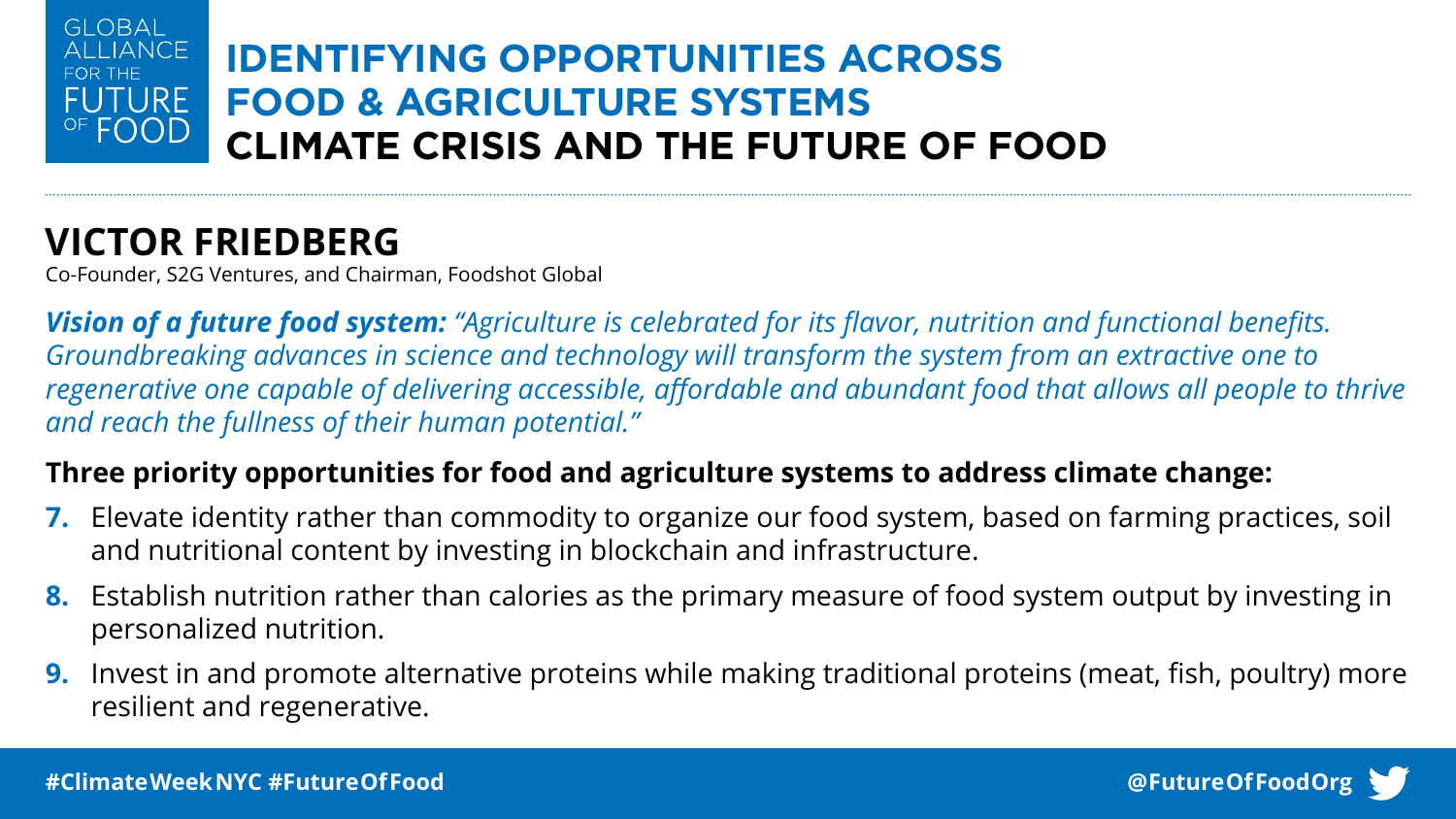### GI OBAL **IDENTIFYING OPPORTUNITIES ACROSS FUTURE FOOD & AGRICULTURE SYSTEMS FOOD CLIMATE CRISIS AND THE FUTURE OF FOOD**

# **VIJAY KUMAR THALLAM**

Advisor, Agriculture & Cooperation, Government of Andhra Pradesh, India

*Vision of a future food system: "Climate change resilient farming in harmony with nature as the mainstream agriculture technology adopted by all farmers. Production of adequate food for all. Food which is safe and nutritious. Collectives of women farmers driving this transformation process, in collaboration with Governments and other stakeholders."*

- **10.** Recognise and advance Zero-Budget Natural Farming (ZBNF) as an innovative agricultural technology as well as a holistic land management practice to address climate change.
- **11.** Shift from the current model of top-down agricultural extension services to a farmer-centric approach based on peer-to-peer engagement.
- **12.** Improve gender equality among land management and farming practices by empowering women collectives to lead the transformation process.

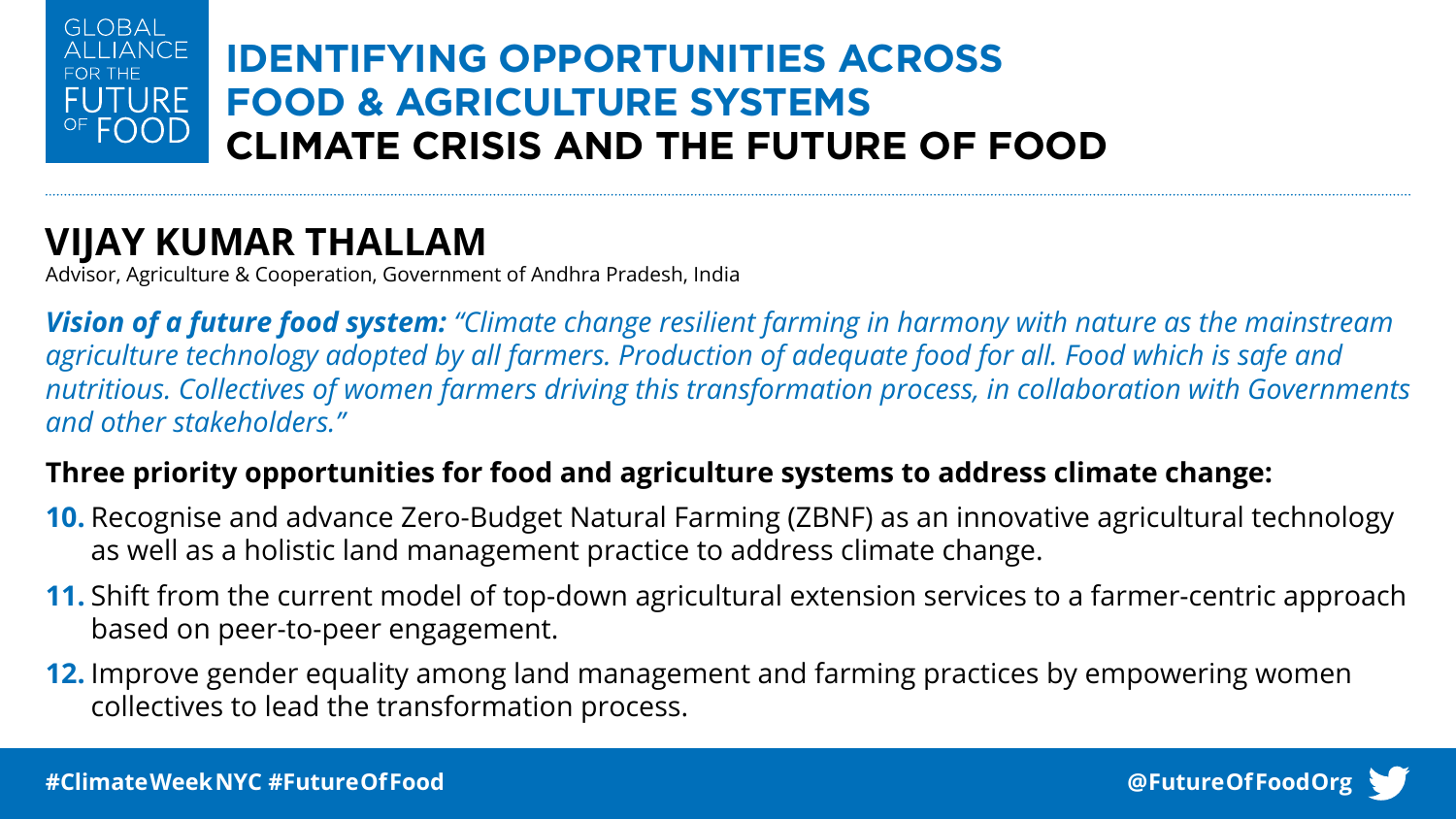### **GLOBAL** TANCE. **IDENTIFYING OPPORTUNITIES ACROSS FUTURE FOOD & AGRICULTURE SYSTEMS FOOD CLIMATE CRISIS AND THE FUTURE OF FOOD**

# **ERIN MCDONALD**

FOR THE

Chief Strategy and Innovation Officer, NYC Mayor's Office

*Vision of a future food system: We have the responsibility as a public system to maximize our resources by unifying them to catalyze greater change and truly become a circular economy that focuses on people at the center to build solutions that address the underlying root causes of food inequity."*

- **13.** Develop a network of communities where everyone has a voice and can reach their full potential through greater food equity – access to healthy and affordable food regardless of their location, income, age, gender identity, race and ethnicity.
- **14.** Leverage public resources to consider the regional food system and connect public strategies that move from production through disposal in amore interconnected manner.
- **15.** Integrate more effective technology and innovation to tackle underlying food related challenges and deliver solutions more immediately, while increasing "delight" and responsible food consumption among vulnerable populations.

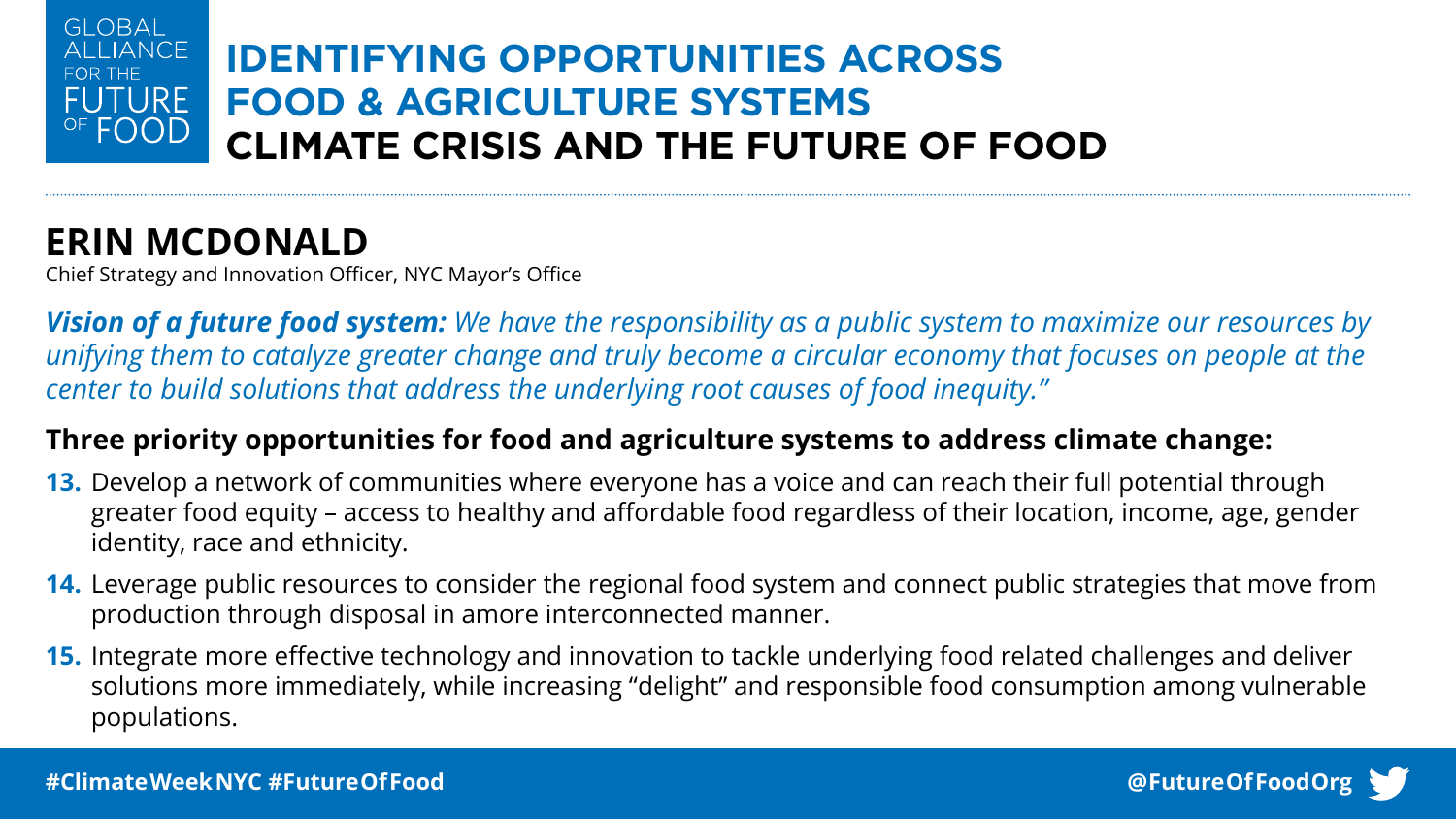### **GLOBAL** IANCE. **IDENTIFYING OPPORTUNITIES ACROSS FOOD & AGRICULTURE SYSTEMS FUTURE** FOOD. **CLIMATE CRISIS AND THE FUTURE OF FOOD**

# **WILLIAM DIETZ**

Chair, Redstone Global Center for Prevention and Wellness, Milken Institute School of Public Health, The George Washington University

*Vision of a future food system: "A broad coalition of citizens, academics, NGOs and funders is transforming food systems for sustainability, health, equity and prosperity through advocacy, global networking, communications, research, and independent monitoring for accountability."*

- **16.** Identify healthy, sustainable diets within national environmental boundaries, and translate these into sustainable, context-appropriate dietary guidelines.
- **17.** Establish independent monitoring systems for accountability at municipal and national levels by developing a framework of indicators for policy action and support stakeholder capacity building.
- **18.** Integrate and mobilize existing networks to advocate for mutually agreed policy targets and support links to international agencies.

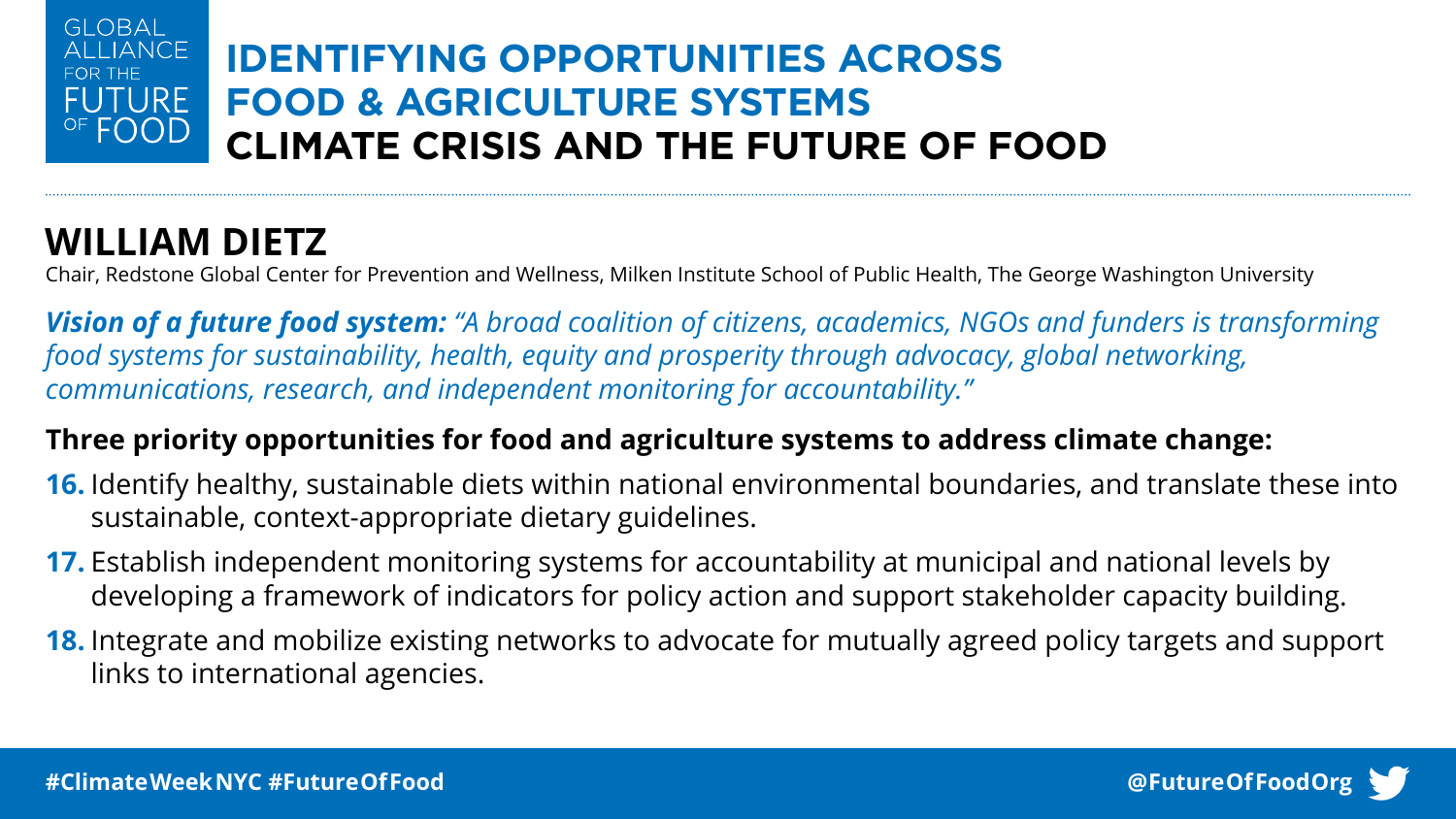### **GLOBAL IDENTIFYING OPPORTUNITIES ACROSS FOOD & AGRICULTURE SYSTEMS FUTURE** FOOD. **CLIMATE CRISIS AND THE FUTURE OF FOOD**

# **YICHING SONG**

Program Leader, Senior Researcher, Centre for Chinese Agricultural Policy,Chinese Academy of Science

*Vision of a future food system: "A healthy and resilient food system which is inclusive, equal, diversified and adaptative to socio-economic and climate change."*

- **19.** Establish participatory tools and platforms like CSAs and farmer field schools to link agroecological science with traditional farming knowledge.
- **20.** Ensure diversified and resilient seed systems to enhance biodiversity and climate resilience.
- **21.** Foster dialogues and collaborations to facilitate urban-rural interaction, cross-sector and cross-border partnerships through IT and other tools.



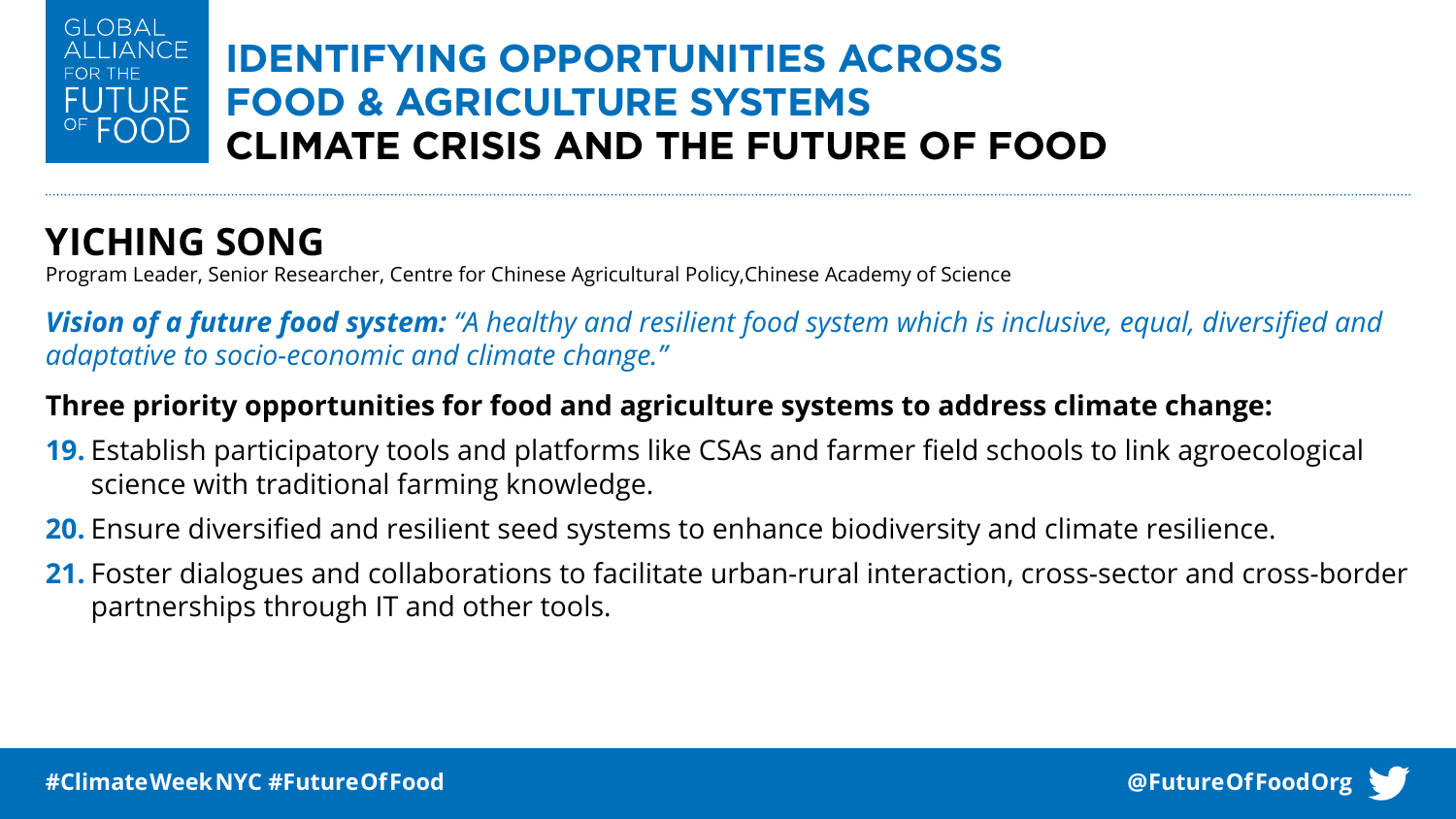### GLOBAL **ALLIANCE FOR THE FUTURE** FOOD

## **IDENTIFYING OPPORTUNITIES ACROSS FOOD & AGRICULTURE SYSTEMS CLIMATE CRISIS AND THE FUTURE OF FOOD**

# **PETER RIGGS**

Director, Pivot Point

## *Vision of a future food system: "Agroecological."*

- **22.** End the destruction at forest frontiers by recognizing land rights.
- **23.** Halve meat consumption in Europe by supporting behavior change and ensuring access to affordable, healthy and sustainable alternatives.
- **24.** Curb speculation of commodity markets to prevent weaponization of food futures.



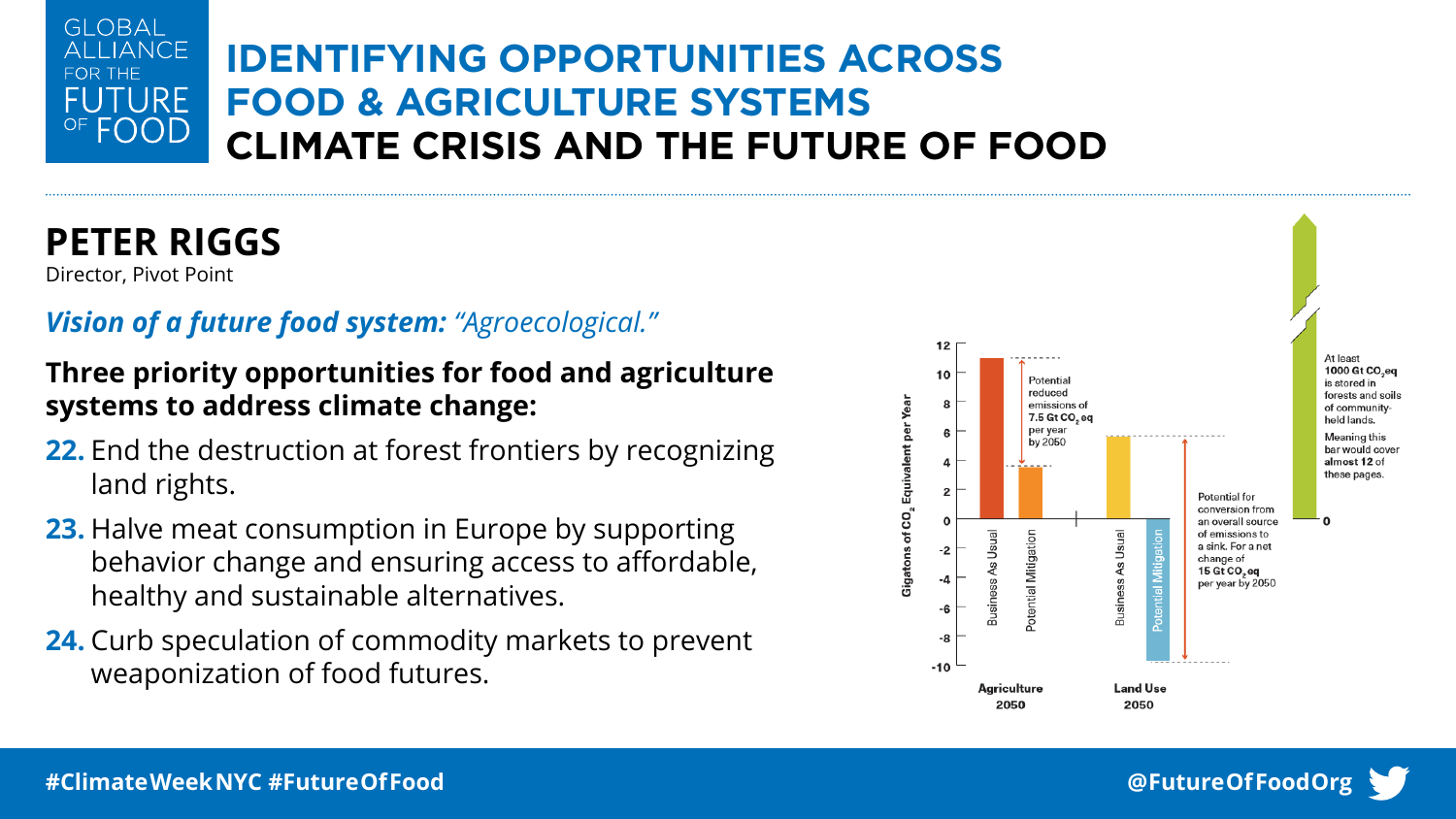### **GLOBAL IDENTIFYING OPPORTUNITIES ACROSS FOOD & AGRICULTURE SYSTEMS FUTURE** FOOD. **CLIMATE CRISIS AND THE FUTURE OF FOOD**

# **SHEFALI SHARMA**

Director, European Office, Institute for Agriculture and Trade Policy

*Vision of a future food system: "A system that functions within planetary boundaries and helps rebuild and revive rural communities South and North. It ensures economic, social and environmental justice for food producers, workers and consumers."*

## **Three priority opportunities for food and agriculture systems to address climate change:**

**25.** Redirect public finance and incentives away from Big (extractive) Agriculture.

- **26.** Internalize the environmental and public health costs (i.e., climate, land, water and air pollution) caused by agribusiness through regulation while ensuring that the costs are not offset onto workers and producers.
- **27.** Implement a just transition towards agroecology through government policies, incentives and public finance.